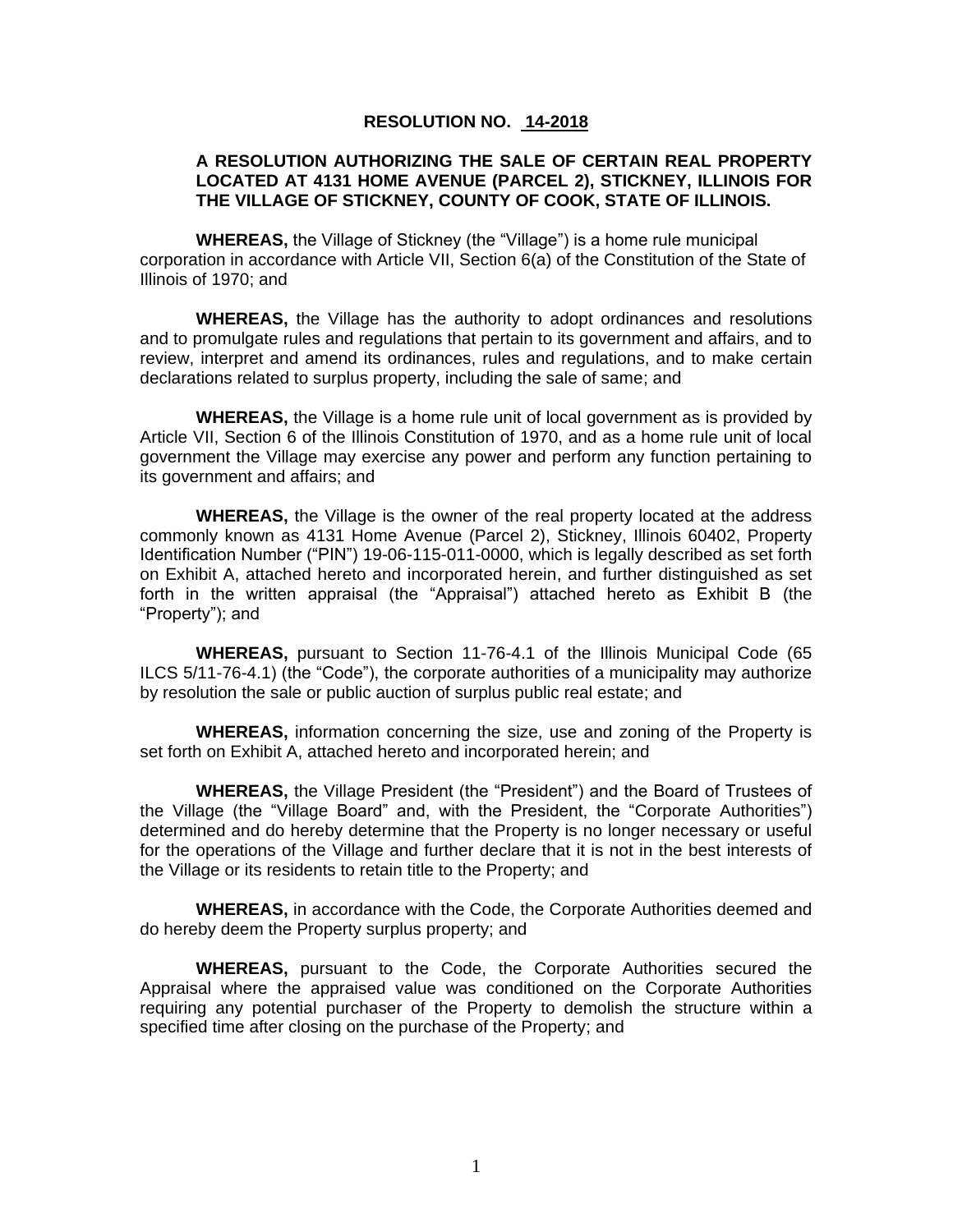**WHEREAS,** pursuant to Section 11-76-4.1, the Appraisal is available in the Village Clerk's office for public inspection during regular Village business hours; and

**WHEREAS,** the Corporate Authorities have determined that it is in the best interests of the Village and its residents to sell the Property, which sale shall be conducted by staff, independent contractors and/or agents of the Village (collectively, "Village Staff"); and

**WHEREAS,** the Corporate Authorities believe that it is in the best interests of the Village to authorize the President, the Village Attorney (the "Attorney") and Village Staff to take all necessary steps to sell and dispose of the Property in accordance with Section 11-76-4.1 of the Code; and

**WHEREAS,** the any future purchaser of the Property will purchase the Property from the Village for at least eighty percent (80%) of the appraised value, where the Appraisal was conditioned on the purchaser agreeing to demolish the structure within a specified time-frame but no less than one hundred eighty (180) days of the date of closing, which upon approval by the Corporate Authorities shall available in the Village Clerk's office for public inspection during regular Village business hours; and

**WHEREAS,** the President is authorized to enter into and the Attorney is authorized to revise agreements for the Village making such insertions, omissions and changes as shall be approved by the President and the Attorney;

**NOW, THEREFORE, BE IT RESOLVED by the President and the duly authorized Board of Trustees of the Village of Stickney, County of Cook, State of Illinois, as follows:**

#### **ARTICLE I. IN GENERAL**

#### **Section 1.0 Findings.**

The Corporate Authorities hereby find that all of the recitals hereinbefore stated as contained in the preambles to this Resolution are full, true and correct and do hereby, by reference, incorporate and make them part of this Resolution as legislative findings.

#### **Section 2.0 Purpose.**

The purpose of this Resolution is to declare the Property surplus property, to authorize the sale and disposition of the Property by Village Staff in accordance with the terms of this Resolution and to authorize the President or his designee to take all steps necessary to carry out the terms of this Resolution and to ratify any steps taken to effectuate those goals.

#### **ARTICLE II.**

# **AUTHORIZATION TO DECLARE THE PROPERTY AS SURPLUS AND DIRECT THE SALE OF THE SAME**

## **Section 3.0 Authorization.**

The Village Board hereby declares the Property surplus property. The Village Board further authorizes and directs Village Staff to negotiate for the sale and disposition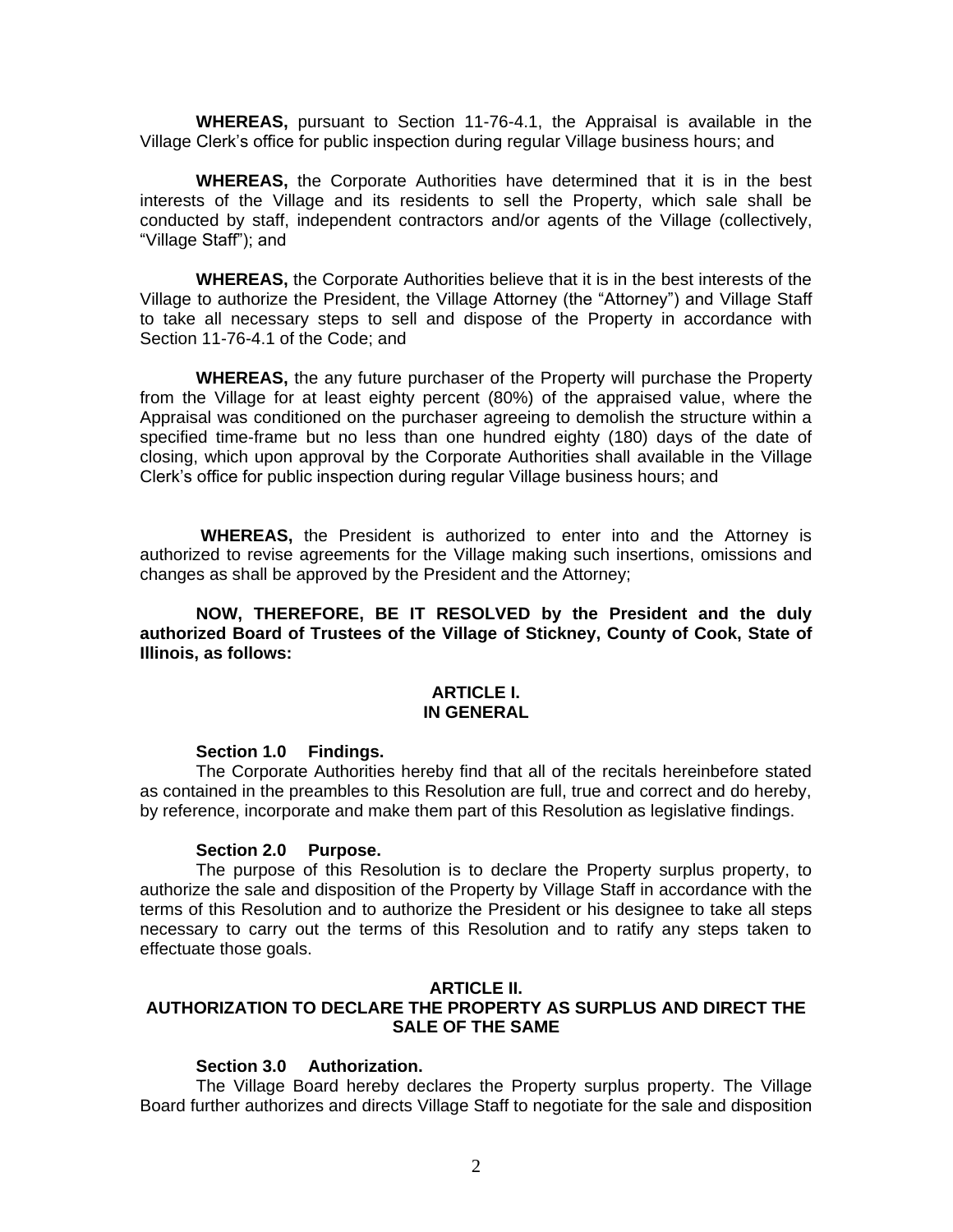of the Property in accordance with Section 11-76-4.1 of the Code and ratifies any and all previous action taken to effectuate the intent of this Resolution. The Village Board authorizes and directs the President or his designee to execute any and all additional documentation, with such insertions, omissions and changes as shall be approved by the President and the Attorney, that may be necessary to carry out the intent of this Resolution. The Village Clerk is hereby authorized and directed to attest to and countersign any documentation as may be necessary to carry out and effectuate the purpose of this Resolution. The Village Clerk is also authorized and directed to affix the Seal of the Village to such documentation as is deemed necessary. The Village Clerk or a designee of the same is further directed and authorized to publish this Resolution, at the first opportunity after its passage, in a newspaper published and of general circulation in the Village.

## **Section 3.01 Other Actions Authorized.**

The officers, employees and/or agents of the Village shall take all action necessary or reasonably required by the Village to carry out, give effect to and consummate the transaction contemplated herein. Any and all actions previously performed by officials, employees and/or agents of the Village in connection with carrying out and consummating the transaction contemplated by this Resolution are hereby authorized, approved and ratified by this reference.

# **ARTICLE III. HEADINGS, SAVINGS CLAUSES, PUBLICATION, EFFECTIVE DATE**

#### **Section 4.0 Headings.**

The headings of the articles, sections, paragraphs and subparagraphs of this Resolution are inserted solely for the convenience of reference and form no substantive part of this Resolution nor should they be used in any interpretation or construction of any substantive provision of this Resolution.

## **Section 5.0 Severability.**

The provisions of this Resolution are hereby declared to be severable and should any provision of this Resolution be determined to be in conflict with any law, statute or regulation by a court of competent jurisdiction, said provision shall be excluded and deemed inoperative, unenforceable and as though not provided for herein, and all other provisions shall remain unaffected, unimpaired, valid and in full force and effect.

## **Section 6.0 Superseder.**

All code provisions, ordinances, resolutions, rules and orders, or parts thereof, in conflict herewith are, to the extent of such conflict, hereby superseded.

## **Section 7.0 Publication.**

A full, true and complete copy of this Resolution shall be published in pamphlet form or in a newspaper published and of general circulation within the Village as provided by the Illinois Municipal Code, as amended.

## **Section 8.0 Effective Date.**

This Resolution shall be effective and in full force immediately upon passage and approval.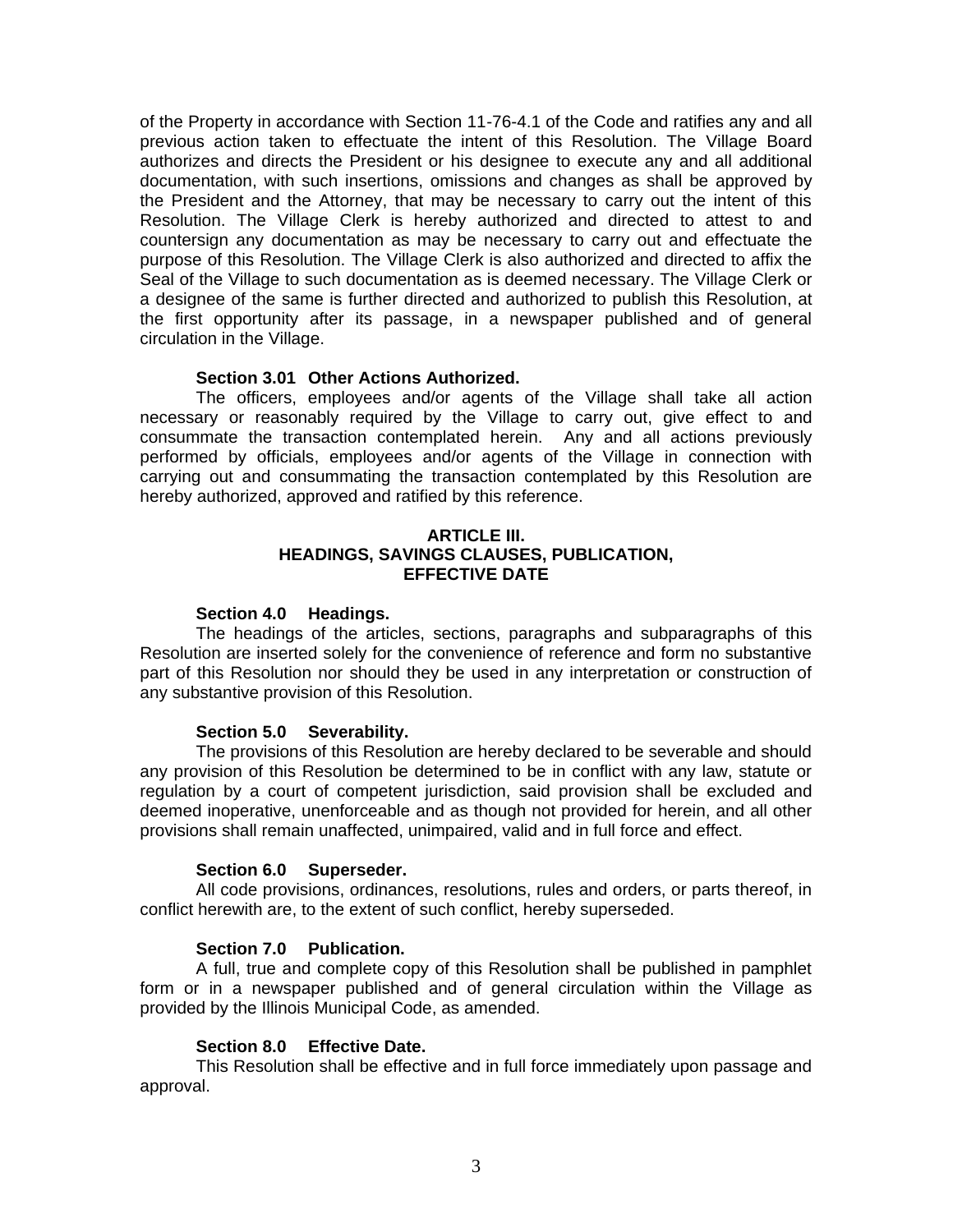**PASSED this 12th day of July , 2018.**

**AYES: Trustee Kapolnek, Milenkovic, Savopoulos, Torres and White**

**NAYS: none**

**ABSENT: Trustee Hrejsa**

**ABSTENTION: none**

**APPROVED by me this 16th day of July , 2018.**

**\_\_\_\_\_\_\_\_\_\_\_\_\_\_\_\_\_\_\_\_\_\_\_\_\_\_\_\_\_\_\_\_\_\_\_\_\_ Jeff Walik, President**

**ATTESTED AND FILED in my office this 16th day of July , 2018.**

**Audrey McAdams, Village Clerk**

**\_\_\_\_\_\_\_\_\_\_\_\_\_\_\_\_\_\_\_\_\_\_\_\_\_\_\_\_\_\_\_\_\_**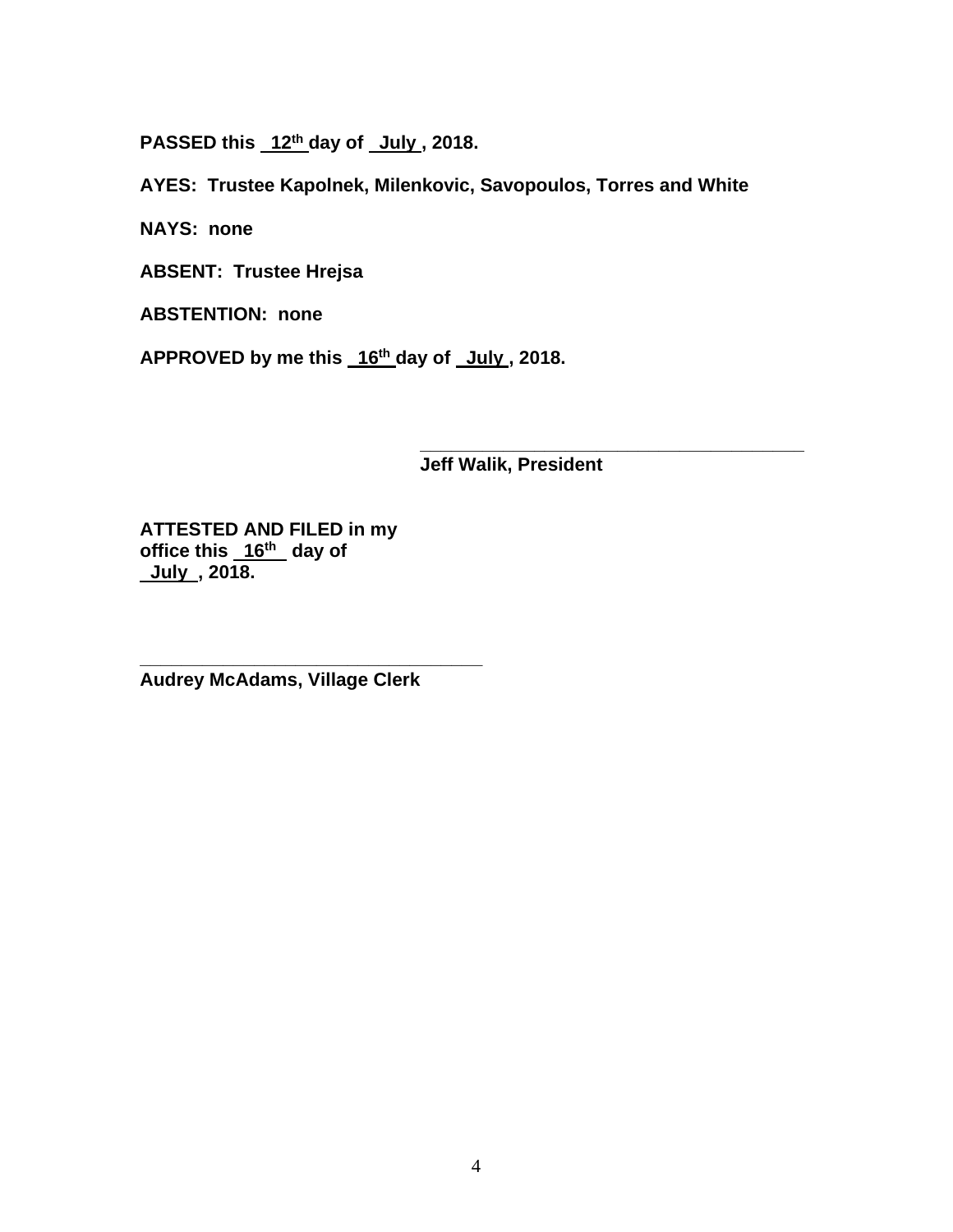# **EXHIBIT A**

## **LEGAL DESCRIPTION**

Lots 7 and 8 in the Subdivision of Lots 21 to 35, both inclusive, in Block 9 in Oak Park Avenue Subdivision in Section 6, Township 38 North, Range 13, East of the Third Principal Meridian, in Cook County, Illinois.

## **Common Address for the Property: 4131 South Home Avenue, Stickney, Illinois 60402**

**PIN:** 19-06-115-010-0000

**Size of the Property:.** 5,700 +/- square foot one and partial two-story masonry building used as a community recreation center situated on a 7,228-square foot lot.

**Use of the Property:** This property has been historically used as a Community Center.

**Zoning for the Property:** Single-Family

**Terms of Sale of the Property:** Any possible sale of the Property must include a condition that the property be demolished within one-hundred eighty (180) days.